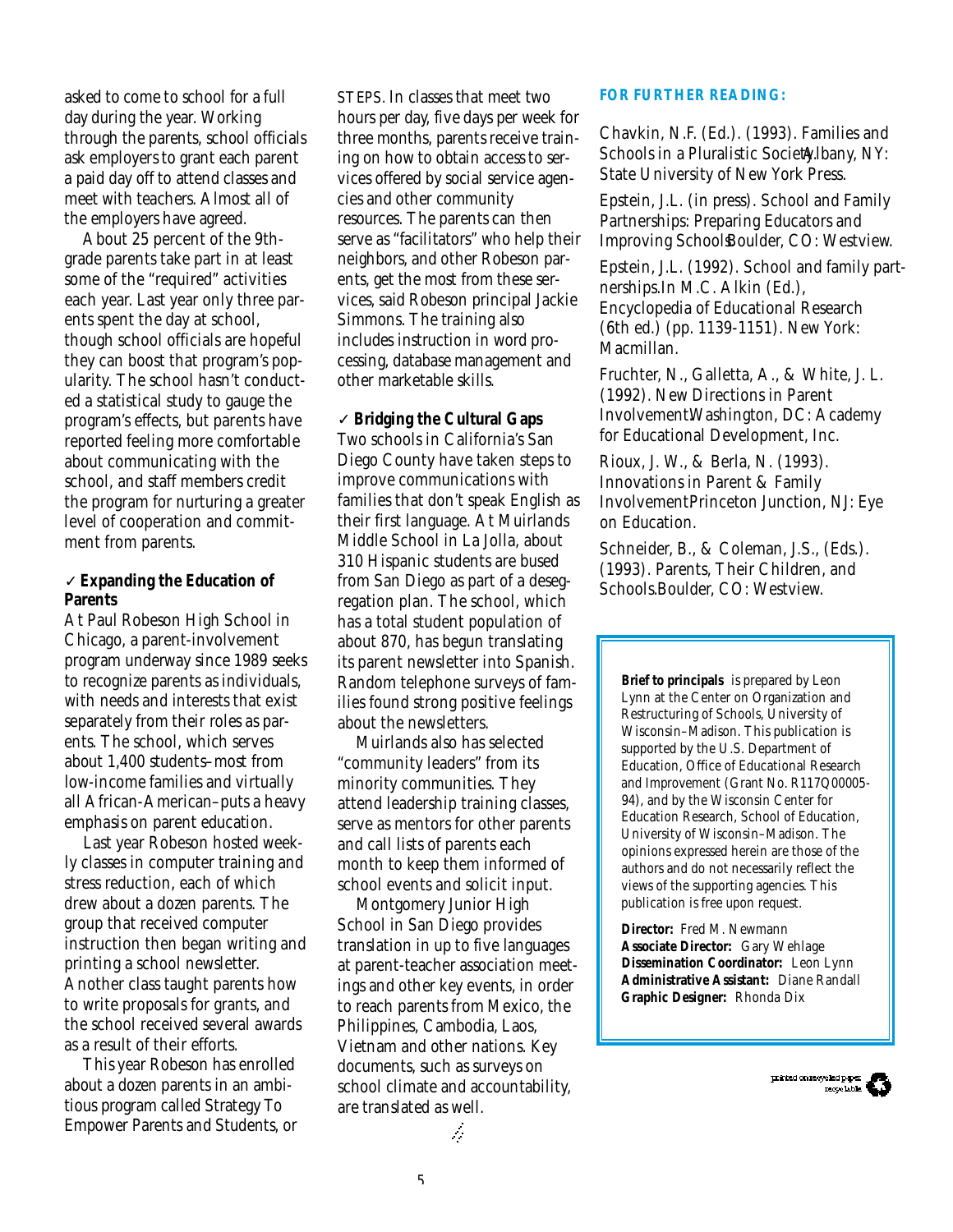### **CENTER MISSION**

The Center on Organization and Restructuring of Schools will study how organizational features of schools can be changed to increase the intellec-The Center on Organization and Restructuring of Schools will study how tual and social competence of students. The five-year program of research focuses on restructuring in four areas: the experiences of students in school; the professional life of teachers; the governance, management and leadership of schools; and the coordination of community resources to better serve educationally disadvantaged students.

Through syntheses of previous research, analyses of existing data, and new empirical studies of education reform, the Center will focus on six critical issues for elementary, middle and high schools: How can schooling nurture authentic forms of student achievement? How can schooling enhance educational equity? How can decentralization and local empowerment be constructively developed? How can schools be transformed into communities of learning? How can change be approached through thoughtful dialogue and support rather than coercion and regulation? How can the focus on student outcomes be shaped to serve these five principles?

### **CENTER PUBLICATIONS**

In the fall and spring of each year, the Center publishes an issue report which offers in-depth analysis of critical issues in school restructuring, dis-In the fall and spring of each year, the Center publishes an issue report tributed free to all persons on the mailing list. In addition, three "briefs" targeted to special audiences will be offered yearly. Our bibliography will be updated each year and is distributed free on request. Occasional papers reporting results of Center research will be available at cost. To be placed on the mailing list and receive Issues in Restructuring Schoolplease contact Leon Lynn, Dissemination Coordinator, Center on Organization and Restructuring of Schools, University of Wisconsin, 1025 W. Johnson Street, Madison, WI 53706. Telephone: (608) 263-7575.

**Brief No. 8 Winter 1994**

# **Building Parent Involvement**

#### **ENTER ON ORGANIZATION AND ESTRUCTURING OF SCHOOLS**

nool of Education sconsin Center for Education Research iversity of Wisconsin-Madison 025 W. Johnson Street dison, WI 53706

Nonprofit Organizatic US Postage **PAID** Madison, Wisconsi Permit No. 1622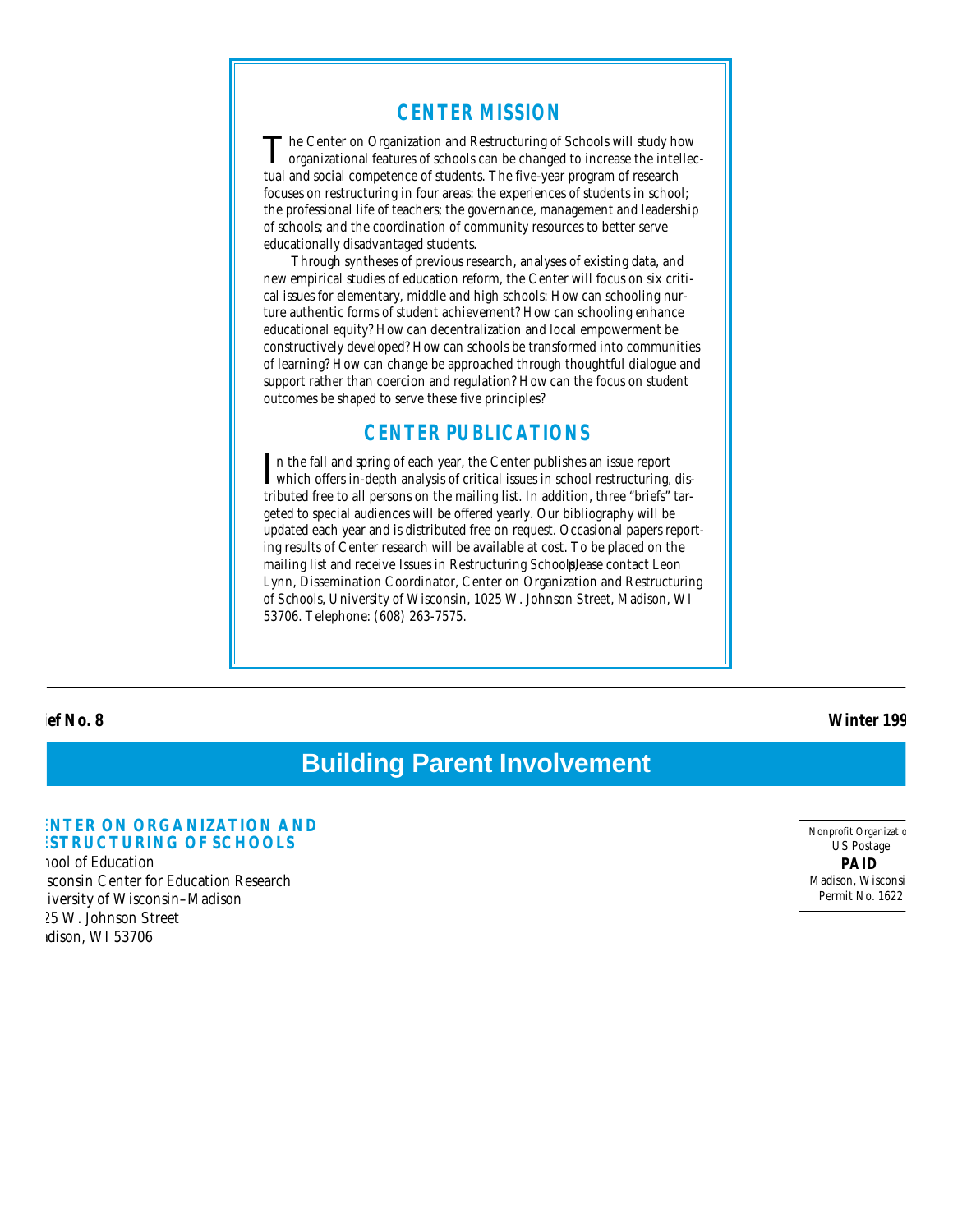

# **Building Parent Involvement**

*By Leon Lynn*

I

n the summer of 1990, Daisy Cubias started walking the neighborhoods around Kosciuszko Middle School in Milwaukee, Wis., seeking out the families of children who would be entering the school as 6th-graders in the fall.

As the coordinator of a new program to encourage parent involvement at the school, Cubias wanted to visit as many families as possible before the academic year began, to start the process of making them feel welcome and to ease the often-difficult transition from elementary school to middle school.

The reactions she encountered told her how much work lay ahead. "A lot of times the students would say, 'Why are you here? I'm not even in the school yet. I haven't done anything wrong,'" she recalled recently. "Nobody from the schools had ever visited them before with good news."

During the past decade, educators have begun to attach new importance to getting parents involved in the education of their children. Studies have shown that students get better grades, have better attitudes toward school and have higher aspirations if parents are aware of what's happening in school and encourage their children.

Concern over dropout rates and low student performance, particularly among low-income and minority students, has driven more and more educators to reach out to parents with new vigor. But those educators often find themselves in predicaments similar to the one that Cubias encountered that summer in Milwaukee: Their new initiatives run smack into old attitudes, and other roadblocks, with deep and stubborn roots.

This brief outlines different forms of parent involvement and gives specific examples of innovative practices. We hope that school principals, and other educators, might use this information to clarify alternative paths to parent involvement, and to design specific programs to implement the chosen priorities in their schools.

Before we examine specific examples, however, we summarize some of what has already been learned about the difficulties of building parent involvement in schools.

## **The Scope of the Challenge**

The social fabric of our nation continues to undergo profound changes. To only 7 percent of students come from the type of family that might have The social fabric of our nation continues to undergo profound changes. Today been considered typical a generation ago: two parents in the home and only one a wage-eamer. Today nearly half the children under 18 live in a single-parent home.

*continued on page 3*

# **RIEF NO. 8 WINTER 1994**

| he Scope of the Challenge                         |  |
|---------------------------------------------------|--|
| ifferent Types of Parent and<br>amily Involvement |  |
| <b>novative Programs</b>                          |  |
| or Further Reading                                |  |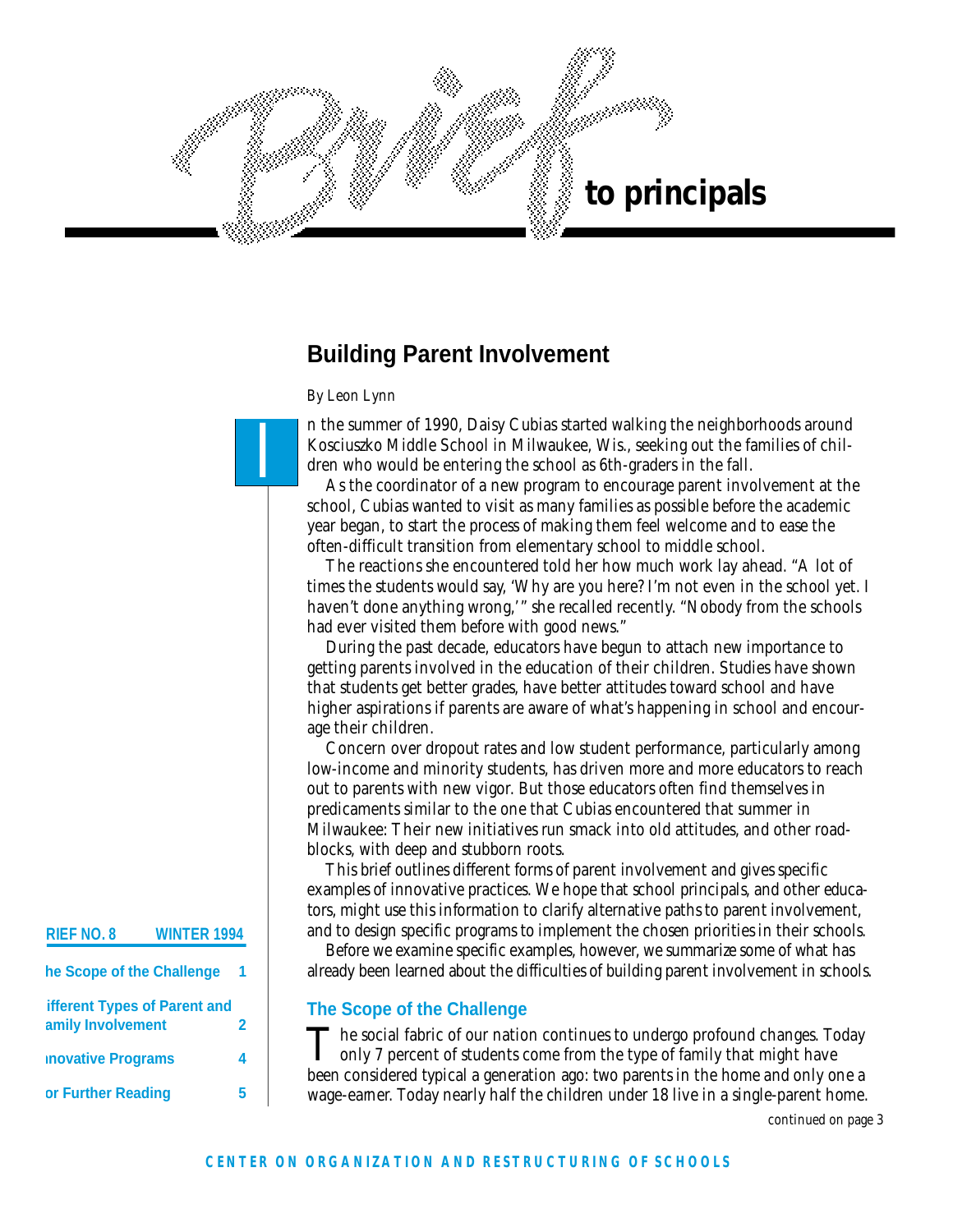# **Different Types of Parent-School Cooperation**

Epstein (1992) has identified six important types of cooperation between families, schools and other community organizations. As schools make decisions about how to structure parentinvolvement programs, it is useful to be aware of these different approaches. They represent different goals, require different strategies and involve different costs and benefits to the school.

1 **Basic Obligations of Families–** Families must develop strategies to provide for the health and safety of children, while maintaining a home environment that encourages learning and good behavior. Schools can provide training and information to help families understand their children and the changes they undergo through various stages of development.

The challenge is to deliver this information to all parents who want it, not just the few who can attend meetings or workshops at the school. Schools might have more success getting the message across through local cable TV broadcasts, audio and video tapes, newsletters and other handouts, for example.

2 reach out to families with information about ◯ Basic Obligations of Schools– Schools must school programs and student progress. This includes the traditional avenues of communication, such as phone calls, report cards and parent conferences. It also can include "innovative communications" that give family members additional information on school choice, choosing special curricula, courses, or activities, and making the transition from elementary-level education to middle school and high school.

Communication on these issues must be in a form that families find understandable and useful, and it must be two-way, with educators paying a great deal of attention to the concerns and needs of families.

3 **Involvement at School–**Parents can make  $\mathbf{\mathcal{S}}$  significant contributions to the environment and functions of a school by taking part in school-based activities. This can include volunteering time on campus for school-sponsored

activities, as well as attending plays, sporting events and similar functions. Schools can get the most out of this process by creating flexible schedules, so more parents can participate, and by working to match the talents and interests of parents to the needs of students, teachers and administrators. At the middle school and high school levels, the students themselves also can be encouraged to volunteer.

4 **Home–**With the guidance and support of **Involvement in Learning Activities at** teachers, family members can supervise and assist their children at home with homework assignments, as well as other activities that are coordinated with classroom work. Schools must retain the responsibility for setting the curriculum and providing instruction, while assiting parents by providing information on what requirements students must meet, plus guidance on how to monitor children's progress and help them along.

5 **Involvement in Decision Making, Governance and Advocacy–** Schools can provide family members, as well as other community figures, with guidance and training in leadership and decision-making skills. At the same time, the schools can invite family members into the decision-making process of the school as true contributors, not tokens, and can provide information to families and community groups so they can effectively address school issues.

In order to insure meaningful input, schools must work to open this process up to all segments of the community, not just those people who have the most time and energy to spend on school affairs.

6 **Organizations–** Schools can help families **Collaboration with Community** gain access to support services offered by other agencies, such as health care, cultural events and after-school child care programs. This helps families provide a home environment that supports learning. Schools make this happen by working with agencies, businesses, cultural organizations and other community groups. These partnerships also can help enrich school curricula and other student experiences.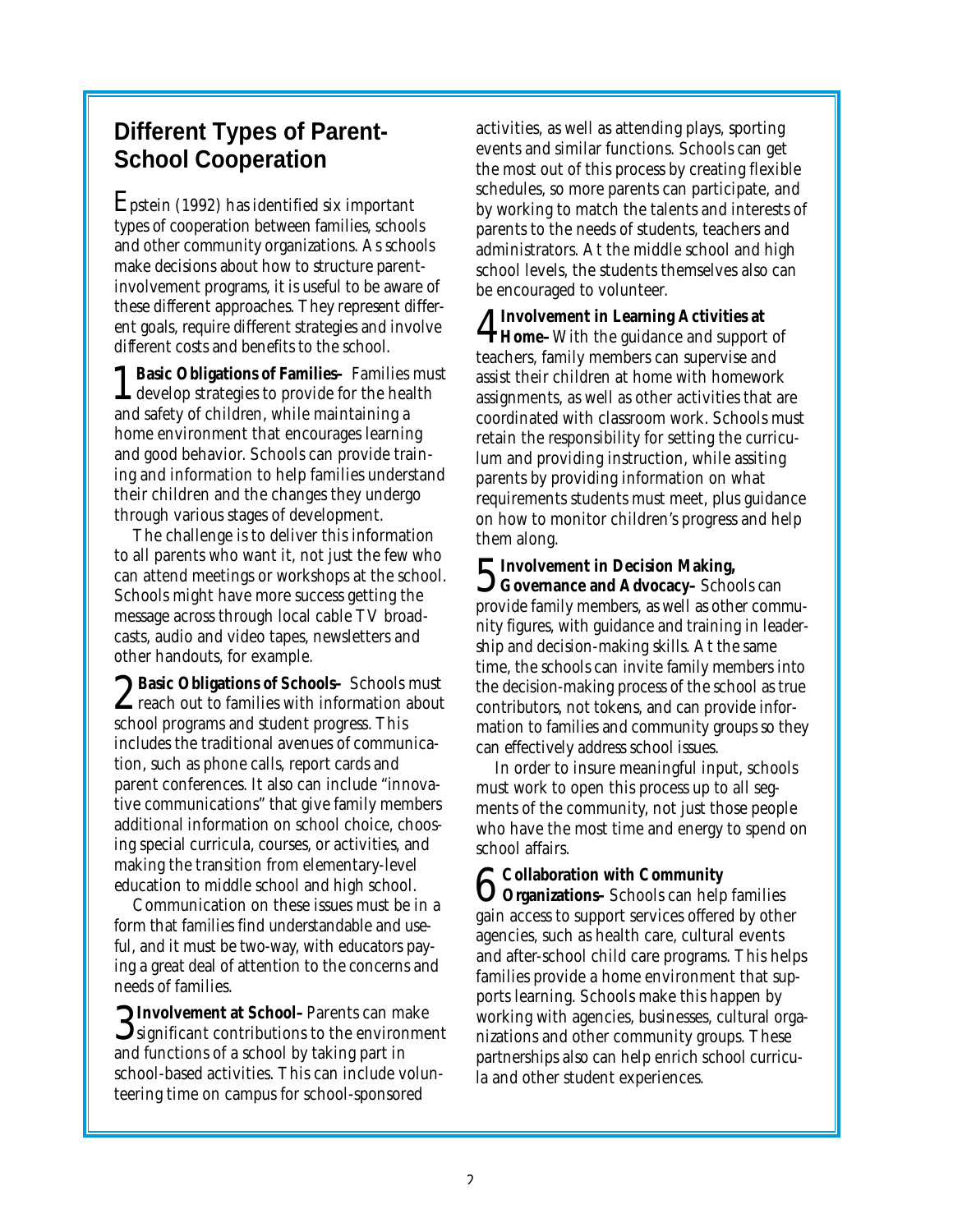#### *continued from page 1*

Schneider and Coleman (1993) report that a family's ability to get involved in the education of its children is most greatly affected by the presence or absence of family resources, especially income and the number of parents in the household. Thus, while parent involvement has steadily won new support among educators during the past 10 years, parents have gotten harder to reach. A parent who works a night shift, can't afford to miss a day's pay and has no power to rearrange his or her schedule, for example, will obviously have a much harder time attending school meetings scheduled at night.

On average, resource-based obstacles have an even stronger impact on African-American and Hispanic families, which are far more likely to be poor than white or Asian families. But that doesn't mean Hispanic and African-American families are less interested in getting involved. Numerous studies have shown that these families often want to play a greater role in educating their children, but lack either the resources or the experience to do so effectively.

Kerbow and Bernhardt (in Schneider and Coleman, 1993) cite data from the 1988 National Education Longitudinal Study (NELS:88), which show that African-American and Hispanic parents display significantly higher levels of school involvement than white or Asian parents with similar levels of income and education. The authors suggest that African-American and Hispanic families place a greater emphasis on education as a way to get ahead. "To claim that these parents are inadequate in their attention to their children's education," they write, "is straightforwardly mistaken."

But tapping that willingness to get involved is daunting for many edu-

*While parent involvement has steadily won new support among educators during the past 10 years, parents have gotten harder to reach.*

cators. This is especially true at the middle school and high school levels. As student grow older, they face much more complex social pressures and begin asserting their independence from their parents. Many actually discourage their parents from coming to school.

Secondary schools also tend to be larger and more compartmentalized, so that no single person is primarily responsible for a particular student. This can leave parents unsure who to contact. Larger attendance areas at the secondary level can also add to transportation problems that keep some parents away. As a result of these and other factors, studies show that parent involvement drops off sharply once students reach middle school, and by the time they reach high school it can be difficult to see at all.

Advocates of parent involvement also must frequently contend with opposition from the educators themselves. Teachers and administrators often without any formal training or positive experiences in dealing with parents, can view increased parental involvement as a threat to their professional autonomy and judgment. For example, at one Midwestern middle school visited by researchers from the Center on Organization and Restructuring of Schools, the principal admitted discouraging parent "interference" in school governance, because it was feared that the traditional expectations of parents would clash with the principal's

vision of progressive reforms within the school.

Some schools do, of course, give parents real power to influence the governance process–if, in some cases, prompted only by vigorous legislative action. A prime example is the Chicago public-school system, where in 1988 the Legislature created elected councils at each school. Parents hold a majority on each council, which appoints the principal, develops and approves the school budget and oversees the development of school-improvement plans.

Researchers report that the shift in power has resulted in a turnover rate among Chicago principals approaching 50 percent. But they also see positive attitudes among most teachers, and some of the system's lowest-performing schools have begun to post significantly better reading achievement scores on standardized tests.

In places where the law is less demanding, however, parent groups frequently are paid only lip service by school officials. Parents, seeing that such organizations won't be very fruitful, decline to take part.

Where schools do make an effort to include parents in governance, equal access to the process can be difficult to ensure. For example, at another middle school visited by researchers from the Center, this time on the West Coast, staff members complained that a small group of white parents dominated the school's parent association. Staff members feared that the association didn't really address the concerns of students who weren't white and reasonably affluent.

Ensuring equal access to all interested parents, not just those who already have the resources and experience they need to "work the system," becomes increasingly important as the number of students from poorer and single-parent families continues to rise.